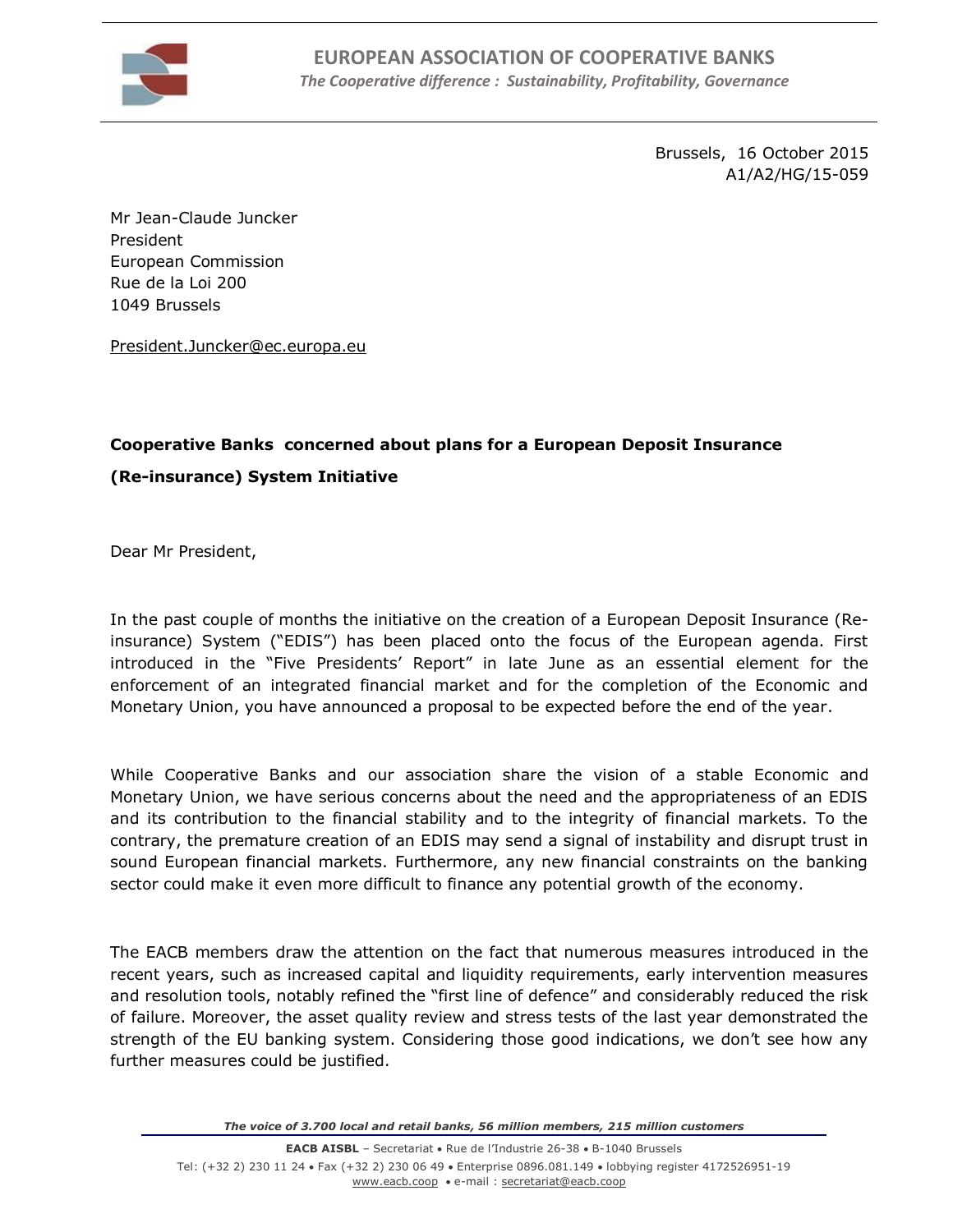

The EU financial safety architecture was considerably enlarged. The SSM and the SRM were created and the 2014 Directive on Deposit Guarantee Schemes aligns the national systems and imposes high minimum standards. However, by now only a minority of Member States has implemented these rules. Going deeper and on a more unified level with the DGSs, without having made the other components fully operational (or even implemented) does not ensure a balance and could harm the established safety architecture.

Therefore, the EACB urges to complete the work on SSM, SRM, DGS Directive and BRRD before any new measures in the area of deposit insurance are envisaged. Only when the proper functioning of the created systems is carefully assessed, a possible review might make sense.

The EACB fears that the new initiative sends a wrong message to consumers and investors and might seriously disrupt trust in a sound and steady European financial market. Only a few months after the DGS Directive has entered into force and while national implementation is still on-going, the European leaders note that the system "remains vulnerable to large local shocks". In the context of recent political developments and financial challenges in some Member States, the proposal for establishment of an EDIS as an "immediate" step might be interpreted as a signal for instability, trigger uncertainty and weaken the customers' and investors' confidence. In countries where consumers have a strong confidence in their DGSs taking over of additional risk may undermine confidence.

Furthermore, while the details of a future EDIS are not clear yet, it has been announced that it will be a privately funded re-insurance system. Additional protection will require additional financial contributions or obligations. If banks have to ensure an adequate financing of both a national DGS and a European system, we do not see how this can be done without increasing the overall financial exposure (contributions or guarantees). Moreover, we note that any new funding will have further negative effects on lending capacities of banks and is therefore highly problematic against the background of the EU Agenda on Jobs and Growth.

Given the limitations of the Treaties, we note that the debates on the contentious issue of the legal grounds are likely to be reopened. Reflections on the principles of subsidiarity and proportionality have to be made. Indeed, considering that the DGS Directive mechanism has not been yet fully implemented, nor evaluated, there is no evidence that it has failed to achieve the intended results. A "speeded up" process for the creation of an EDIS should not risk the due consideration of all relevant arguments for the sake of the legal certainty and the soundness of the measure. Any thin legal basis opens the door to legal challenges and eventually leads to instability.